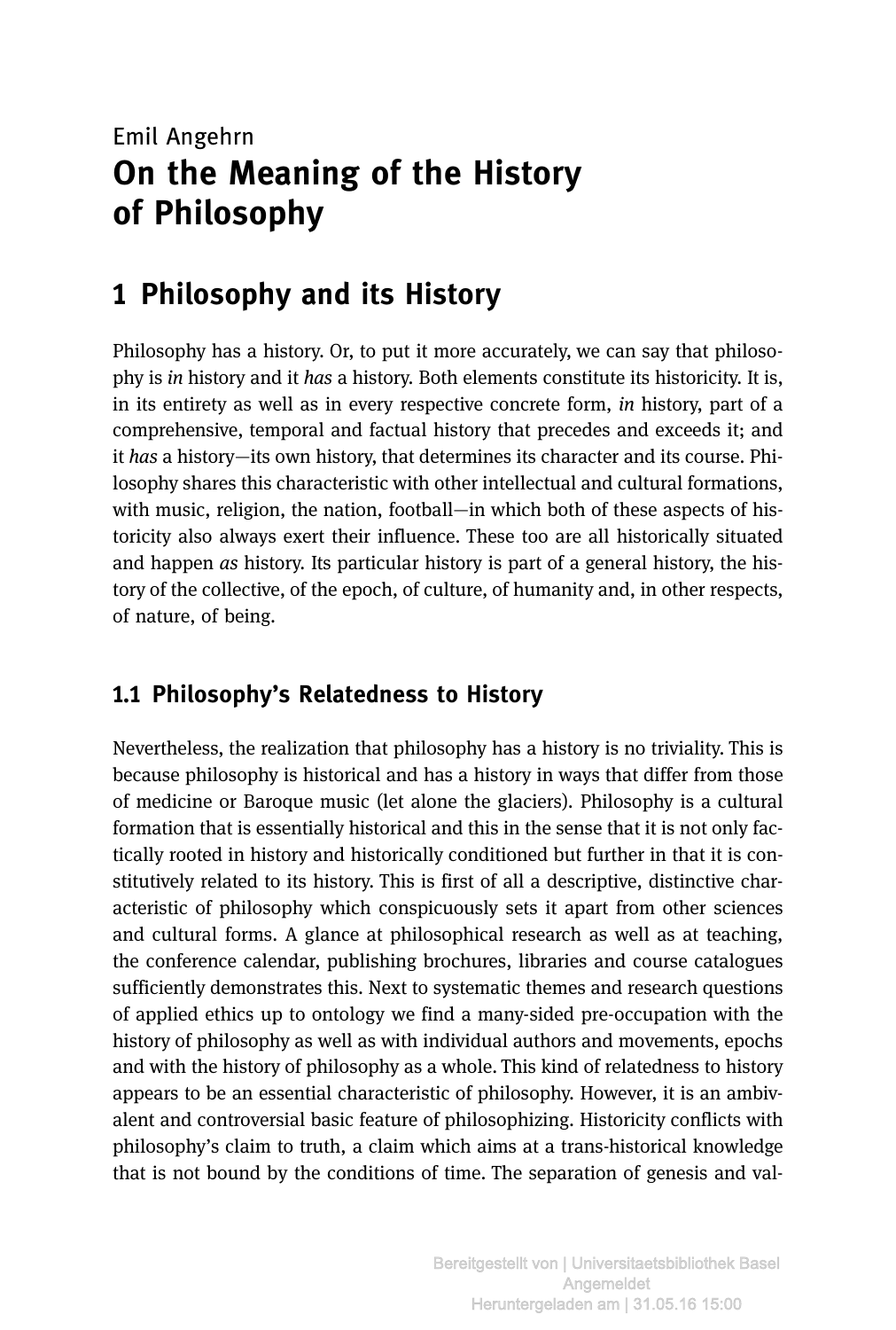idity should uncouple the validity of an insight from its factical genesis. From the beginning philosophy maintains itself in opposition to relativism, to which belongs a return to subjective suppositions as well as to historiographical contextualization and to genealogical foundations. The tension between the claim to truth and consciousness of historicity appears to be inherent in prominent philosophical positions. The split manifests itself in the self-understanding of philosophy as well as in the external judgment of it. Respect and contempt for the historiographical stand immediately opposed in the conflict between purely systematic and historical-philological work. This conflict plays itself out between the apparent self-evidence of broad and highly elaborated historiographical research on the one hand and the critical rejection of classical readings as well as an equally differentiated conceptual-systematic discussion on the other.

It is a controversy that cannot simply be resolved by taking a strategic position for one or the other side. Even if this fundamental relatedness to history designates a controversial situation, it nonetheless stands for a distinctive and basic feature of philosophy that cannot be struck out unless one wants to engage in an arbitrary redefinition of the discipline. Philosophy, as a way of thinking that evolved historically and was shaped throughout its development by culture, is characterized by a strong relatedness to its history. It constitutes the overarching framework and lies at the basis of a common language within which philosophers negotiate their themes, articulate their hypotheses and contest opposing concepts; allowing for diversification and dissent, it makes possible a coherent expert discourse. The history of philosophy, as Wilfred Sellars says, forms the lingua franca of philosophy.<sup>1</sup>

### 1.2 The Continuity of Philosophy

At the same time, the relatedness to history is not only a controversial basic feature of philosophy but above all one that requires elucidation. This relatedness remains to be clarified, just as much as the question in which sense it is a constitutive element of philosophy. The historiography of philosophy is not external to philosophy; it does not occur as an auxiliary discipline, an external, optional supplement such as, for example, the way in which medical history is related to medical research. Rather, in classical concepts it becomes an integral part of philosophy itself (see, for example, Hegel). Externally its coherence manifests in the fact that the historiography of philosophy doesn't appear primarily in historio-

<sup>1</sup> Sellars (1967), 1.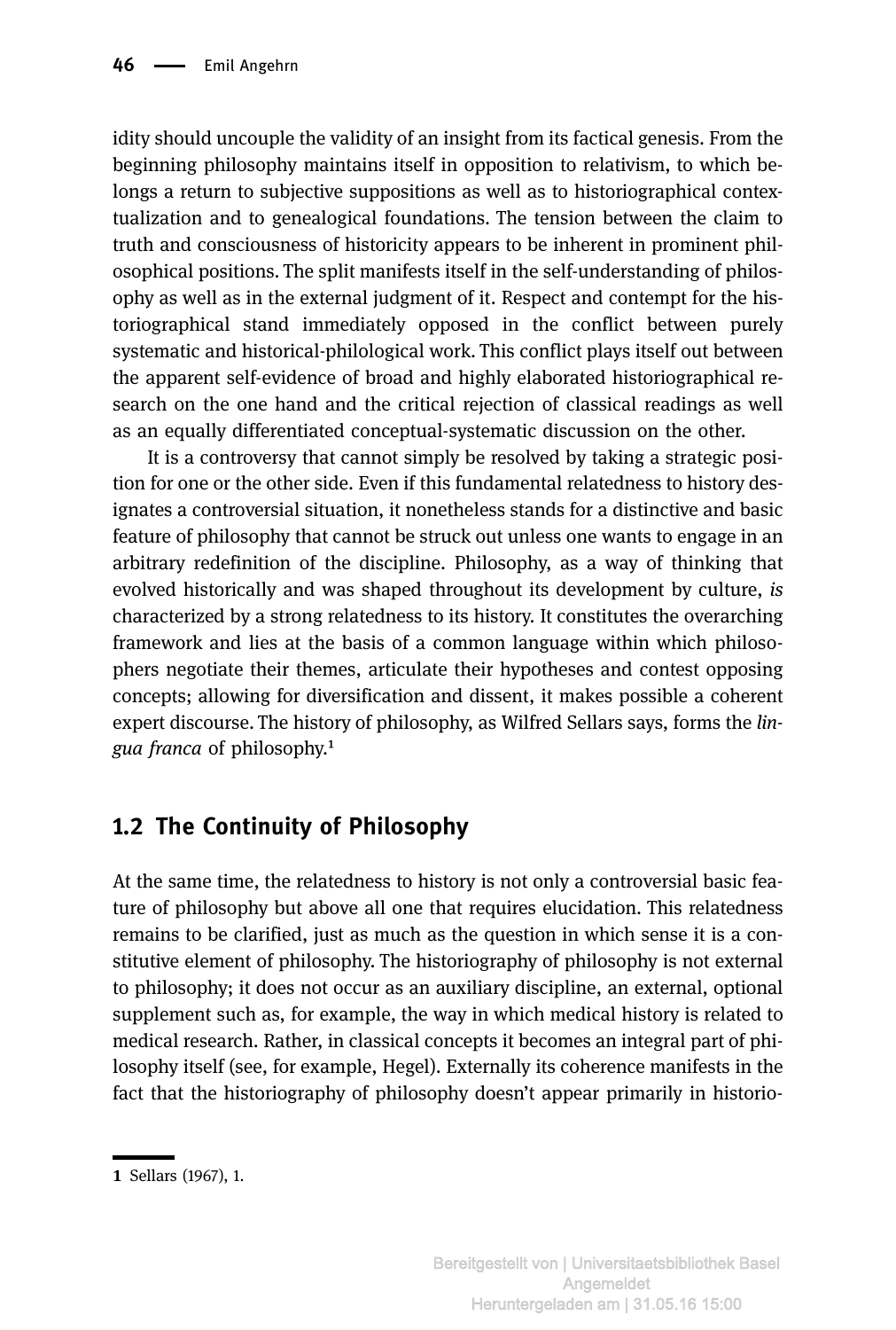graphical research or in the historiography of ideas in cultural studies. It is not studied primarily by historians but by philosophers. Philosophy writes its own history and does not hand it over to the professional expertise of historiographers. Likewise, the history of philosophy is read, interpreted and appropriated by philosophy itself. The historiography of philosophy stands for a specific reflexivity of philosophy, which relates in a specific way to itself in its relation to history. Elucidating this self-relatedness is an essential part of explicating the historiography of philosophy as well as of philosophy itself.

First of all a general characteristic must be identified which is associated with this self-relatedness in the medium of history. It can be located in the unusual continuity of philosophy. Even if the history of philosophy, as other cultural fields, is characterised by breaks, innovative new beginnings, diversions and losses, it is a fact that Western philosophy, which originated in Greece, is distinguished from other cultural creations through a progressive series of connections and references perpetuated through the epochs. It belongs not only to the oldest and most prestigious creations of this exceptionally creative epoch, in which many forms of European culture, artworks and sciences have their origin. Above all it is characterised by a unique kind of retrocursive relatedness both to earlier positions as well as to the beginning of the discipline and its history as a whole. The philosophers of late Antiquity, the Middle Ages and of the modern and contemporary eras work out their views and acquire their self-understanding by entering into dialogue with earlier authors and grappling with their own pre-history, a pre-history that they partly inherit and partly write anew, critically revise or dismiss. The pre-eminent meaning of the origin, namely the powerful impression Plato and Aristotle made on philosophical discourse is quite different to that made by the histories of Thucydides and Herodotus's on historiography or that made by Greek sculpture on the fine arts. The beginning not only had actual effects in subsequent history but it remains as that to which philosophy in the present attaches itself to or pushes off from. The communicative community in which every science develops in the case of philosophy expands from a synchronic to a diachronic dialogue with earlier generations.

#### 1.3 The Historicity of Spirit

Why this is so remains to be clarified. The substantial, philosophical hypothesis which corresponds to these external characteristics of philosophy's relatedness to history and the continuity of philosophical discourse is that of the hypothesis of a fundamental historicity of thinking. In a pronounced fashion Hegel had worked this out in such a way that he doesn't read it as a form of temporal relativism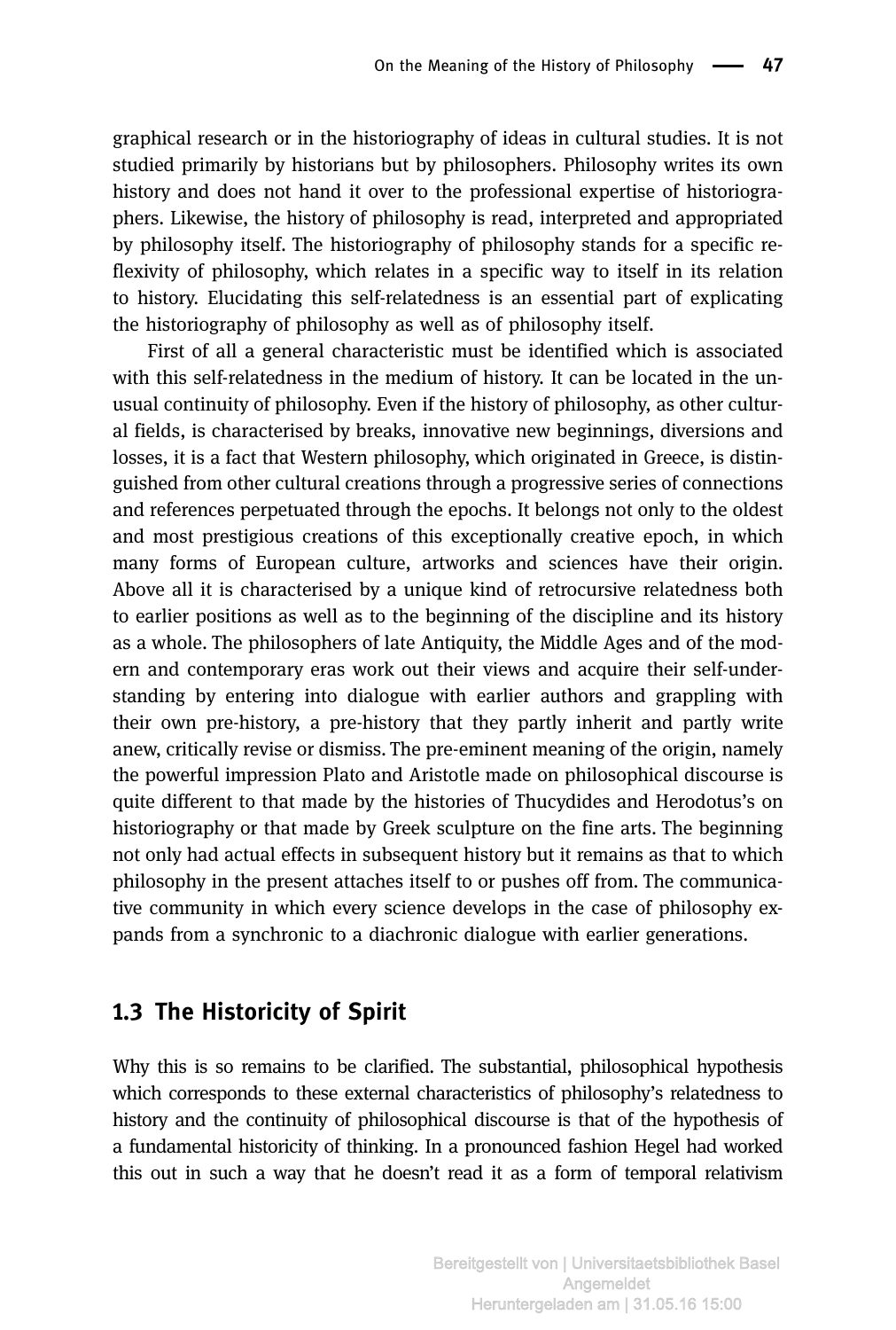but as an immanent historicity of reason. The historicity of reason and the rationality of history are contradictory indications, within this immanent intertwinement of philosophical thought and its history. The hypothesis of reason in history is obviously a strong one and rich in presuppositions, which Hegel believes to be the only  $\alpha$ priori to a philosophical theory of history. But this is not merely a precondition, he thinks, but a demonstrandum and a result of the accomplished and material meaning of world-history, at the same time. Historical knowledge had to prove that history happened rationally. It is a basic hypothesis that is also, in Hegel, affected by the immanent tension between historicity and the claim to truth. It is the ambivalence of a form of thinking and reflection that developed in time and appears with the claim to the highest knowledge since its beginnings.

In this context, the history of philosophy is up for debate in two respects. To draw on a conventional German conceptual distinction, even though it tends not to be used consistently, it concerns the "history" ["Geschichte"] and the "historiography" ["Historie"] of philosophy respectively. What is at stake here is the temporal development of the matter itself, of philosophical thinking, as well as its representation and reflective recollection. Both are essential for an understanding of the historicity of philosophy, and both became object of philosophical theories. These theories are interested in the way in which thought essentially develops in time, is based on what preceded it, takes this in and alters it, progressing according to laws or through ruptures and unpredictable innovations. But it also concerns how philosophy itself is retrocursively related to its past, how this past is recollected and interpreted, the latter being the function of the historiography of philosophy [Philosophiehistorie] for philosophy.When I referred to 'meaning of the history of philosophy' in the title of this paper, this formulation points in both of these directions. On the one hand, it can be understood as the question concerning how far the development of thought possesses an immanent meaning, a teleological tendency<sup>2</sup> and on the other it can be understood as the question of what meaning and function the historiography of philosophy has for philosophy. The focal point of the following considerations is the second reading. I will not focus on considerations on the course of philosophical thinking throughout the ages but rather on questions concerning the logic and function of the recollection of philosophy. It concerns, schematically, the meaning of the historiography [Historie] and not of the history [Geschichte] of philosophy.

However it should be noted that the two analytically distinct aspects—"history" and "historiography"—cannot really be detached from one another. This applies to both the history of worldly events as well as to the history of ideas. History is not

<sup>2</sup> One such direction of questioning comes to fruition in Stekeler-Weithofer (2006).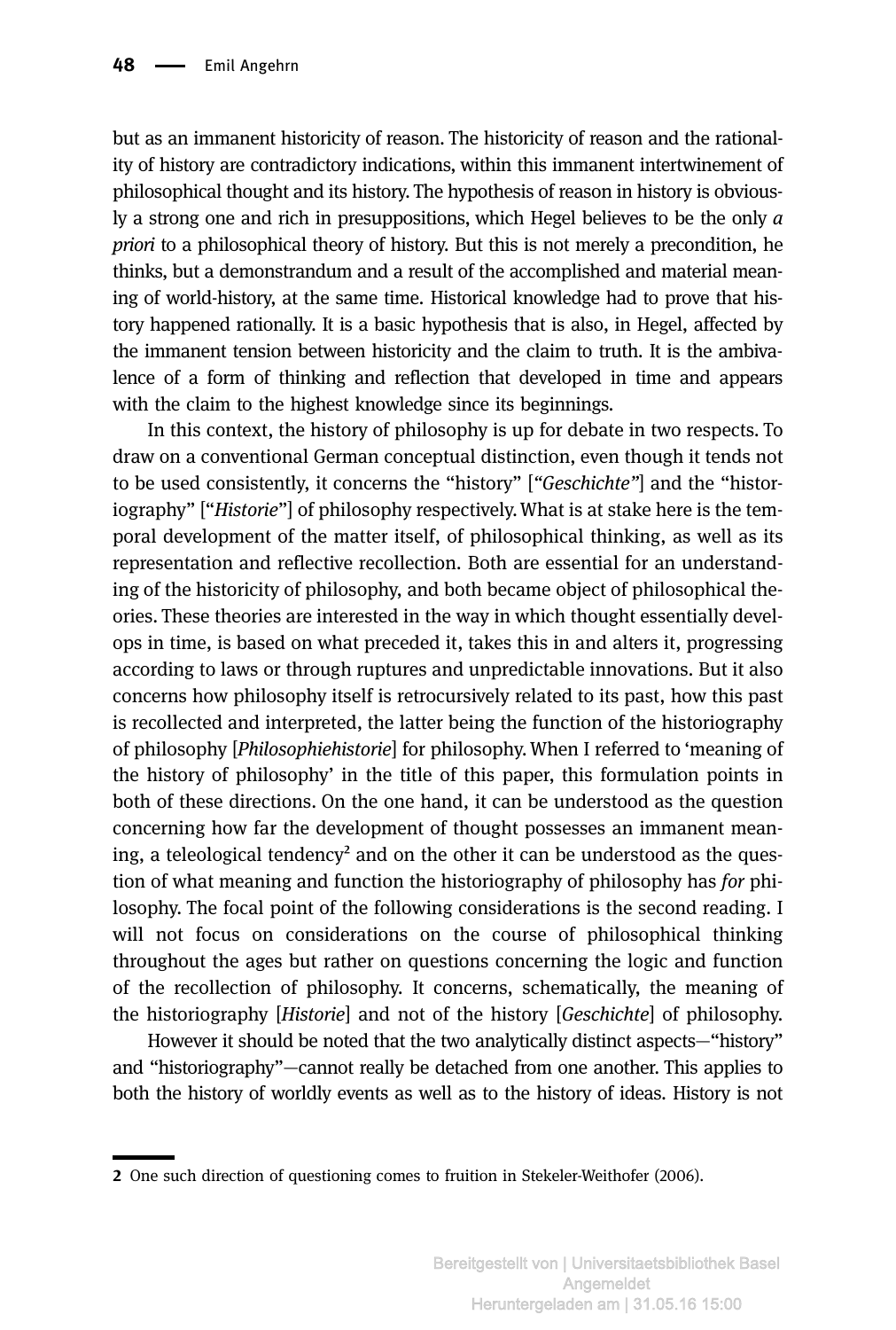simply the objective course and totality of past facts. It is a course of events in so far as it is of concern for the "subject" in question, is important and present to it, if it is reflected by him and appropriated through him. By means of the unity of both aspects a distinction can be made between what is commonly called history (human history) and objectively occurring processes in nature (the "history" of the Alps or of the universe). Also for philosophical-historical reflection the reciprocal interference of both sides is important and to some degree it constitutes the very point of conceptual history. History becomes human history only insofar as humans become aware of it, grasp it and insofar as it becomes controllable through reason, at least ideally. According to Marx we only speak of real history when people take destiny into their own hands and themselves determine the conditions of life.<sup>3</sup> Hegel envisions an even more radical entanglement of both sides when he situates the philosophy of history itself historically, claiming that the possibility of understanding history rationally is itself a result of the world-historical process of liberation. Firstmodern humanity is able to translate the rational claim of nature into the human world and to recognize the immanent ratio in the wealth of human productions. Both the philosophy of history [Geschichtsphilosophie] as well as the history of philosophy [Philosophiegeschichte] have, in this sense, their genuine place in the present.

### 2 The Writing and Reading of History

Before we further explore the function of the historiography of philosophy, the more fundamental question concerning its logic arises: in what forms and in accordance with what criteria does philosophy turn to its past and recollect its history? The logic of the historiography of philosophy, in this regard, embraces the logic of writing as well as that of reading, the construction as well as the reception of the history of thought—a unique entwining, which is based on the fact that that the historiography of philosophy on its part too is based on reading and practices a kind of reading. Similarly the question of the meaning of the history of philosophy encompasses the concerns of both side. Only a few aspects concerning the history of philosophy will be mentioned in the following.

<sup>3</sup> Marx (1968), 546, 544, 570.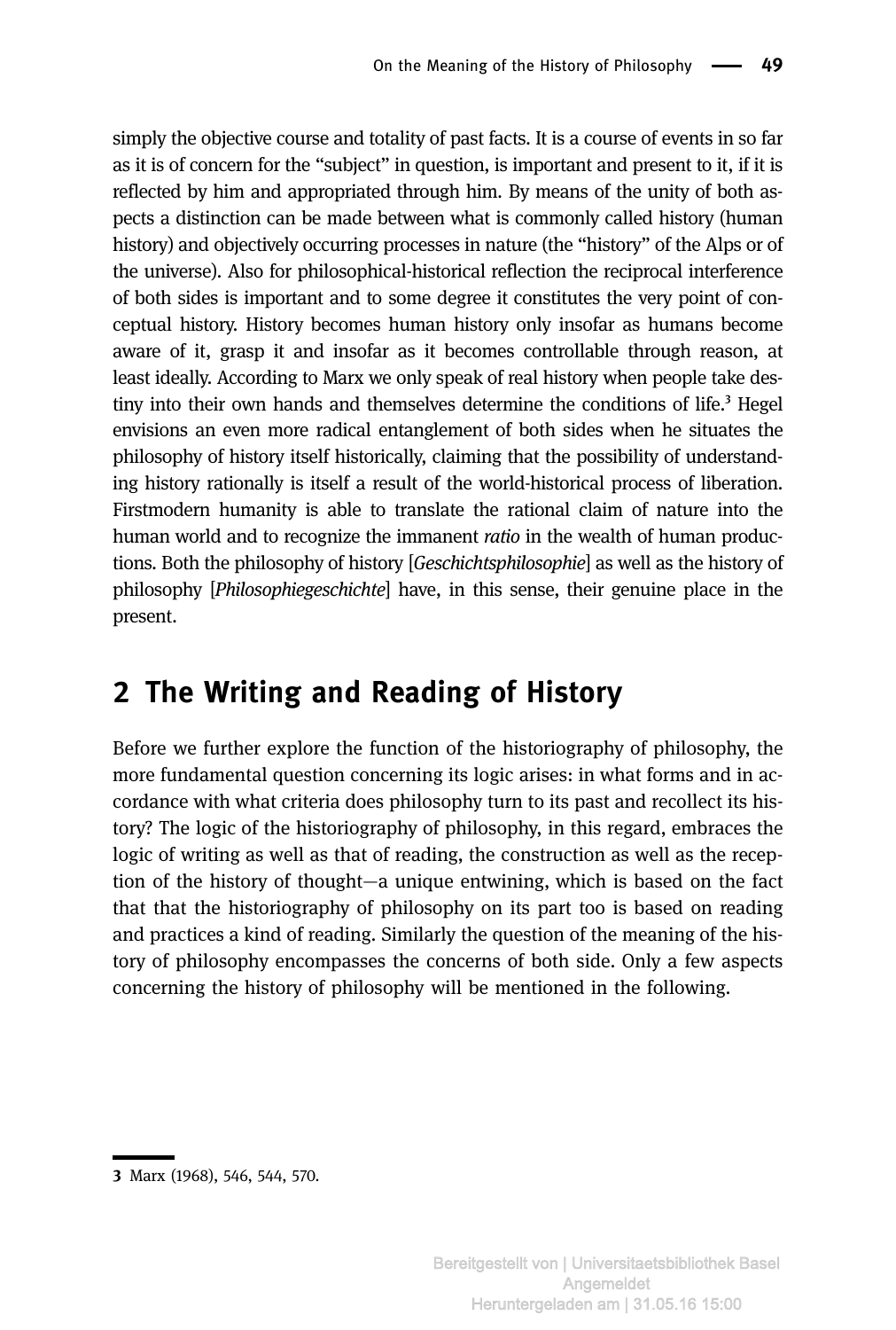#### 2.1 The Object of the Historiography of Philosophy

First, the historiography of philosophy is confronted with the question of what its object is. More accurately it concerns the extensional question of what is to be counted as within the field of philosophy and its history. Normally the delimitation of a subject area pre-necessitates an undisputed definition of philosophy that decides to what extent a history of philosophy ought to consider poetry, medicine, law and theology, the natural sciences and myths. Classical german lexicons such as the Grundriss der Geschichte der Philosophie or the Historische Wörterbuch der Philosophie suggest different demarcations. Rather than adhering to the confines of academic disciplines and publications, Kurt Flasch suggests to focus on the argumentative substance of texts and to work with an open concept of philosophy that is to be tested concretely.<sup>4</sup> At the same time the level on which philosophical thinking is or should be historically reconstructed is up for discussion. Historiographical studies are concerned with individual works and authors, with the development of concepts and problems, with currents, schools and epochs even including a comprehensive history of Western (or even human) thinking; and the approaches to this can be comparative, systematic or narrative-synthetic. A particular range, which the historical understanding of past philosophy covers, is that between intellectual work of individuals on the one hand and the "objective", trans-individual development of philosophical thought on the other. In this regard, Dieter Henrich<sup>5</sup> distinguishes between the history of the genesis of significant works on the basis of drafts, revisions and editions which have become accessible in the past two centuries and which were not available before and the genesis of the philosophical insights of their authors, on the other hand, which evolve through the typical stages of the perception of a deficit and of a problem, of absorbing new perspectives in their relevance for the immanent theory and their relatedness to life, their lengthy elaboration, differentiation and review. According to Henrich, "constellation research" complements the study of the genesis of works. It integrates the individual work and the author into a network of contemporary and historical discourses and it traces the reciprocal challenges, suggestions, adaptions and disassociations in their entanglement. On the whole a genuine intertwining of inner and outer perspectives belongs to such reconstructions and it inscribes the individual conception in a comprehensive development and, inversely, brings claims to objective knowl-

Flasch (2005), 17–19.

<sup>5</sup> Henrich (2011), 8.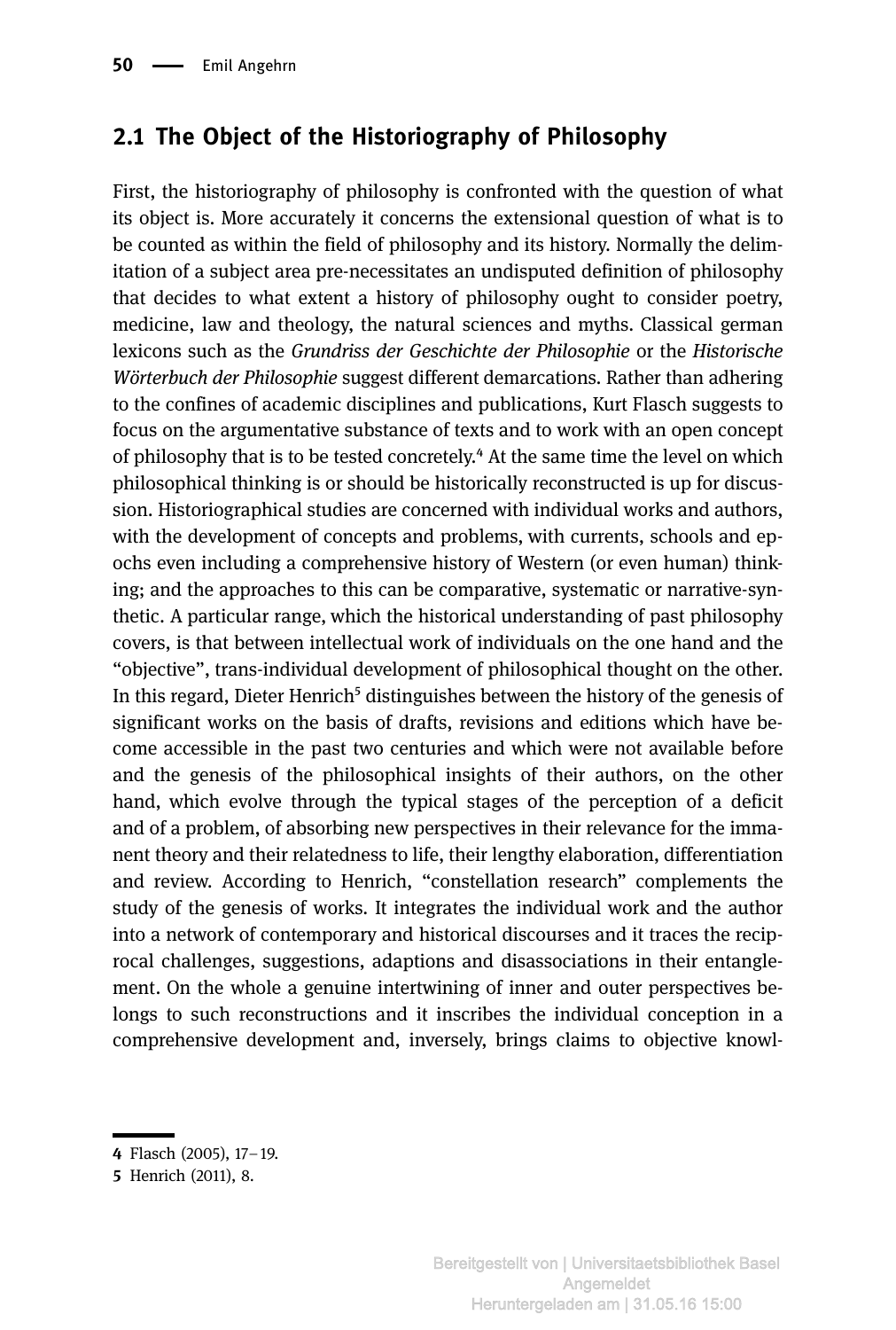edge to bear on the historical position. For the epistemology of historiography, both are associated with open questions.

#### 2.2 The Unity and Diversity of Philosophy

What is in question is the extent to which we are concerned with one and the same way of thinking, with one and the same project in exploring diverse developments. It is a question that analogously confronts the attempt to integrate a scattered sequence of events and settings into a regional, national or even human history. Historiographical philosophical construction too has to take into consideration breaks, innovations that are not merely derived from the preceding and paths that lead nowhere as well as developments and continuations related thereto, without refuting one by the other. On a structural as well as diachronic level it is confronted with the dichotomy of reference and distance, unity and heterogeneity. The balance between discontinuity and continuity is a question for concrete historiographical-philological research. The antagonistic and polemical character has been understood as an almost essential feature of philosophy as developing in conflict, a character that even becomes apparent to historiographical perception: for philosophical thinking maintains itself essentially in conflict with other, earlier views.<sup>6</sup> However, connections between problems are also striking and the formation of schools and traditions right up to the periodization and classification of epochs belongs constitutively to the historiographical form of philosophy. Their definition remains a construction that is to be solidified or criticised within substantive work. Here the basic problem of diversity affects not only the synthesizing needed for attaining a unified form or narrative. It is, in its virulence, a provocation to the truth claims of philosophy. Such a plurality raises the question of how the conflict between systems is compatible with the claims to knowledge made by philosophy. This problem establishes an obstacle for philosophy's self-understanding in that it demands that the plurality of positions be treated along the lines of works of art and styles or understands philosophies as co-existing worldviews. Philosophy remains, even in temporal and spatial dispersal, one project of thought that is distinguished through its overriding will to knowledge and a singular internal relatedness.

Gueroult (1956), 47 f.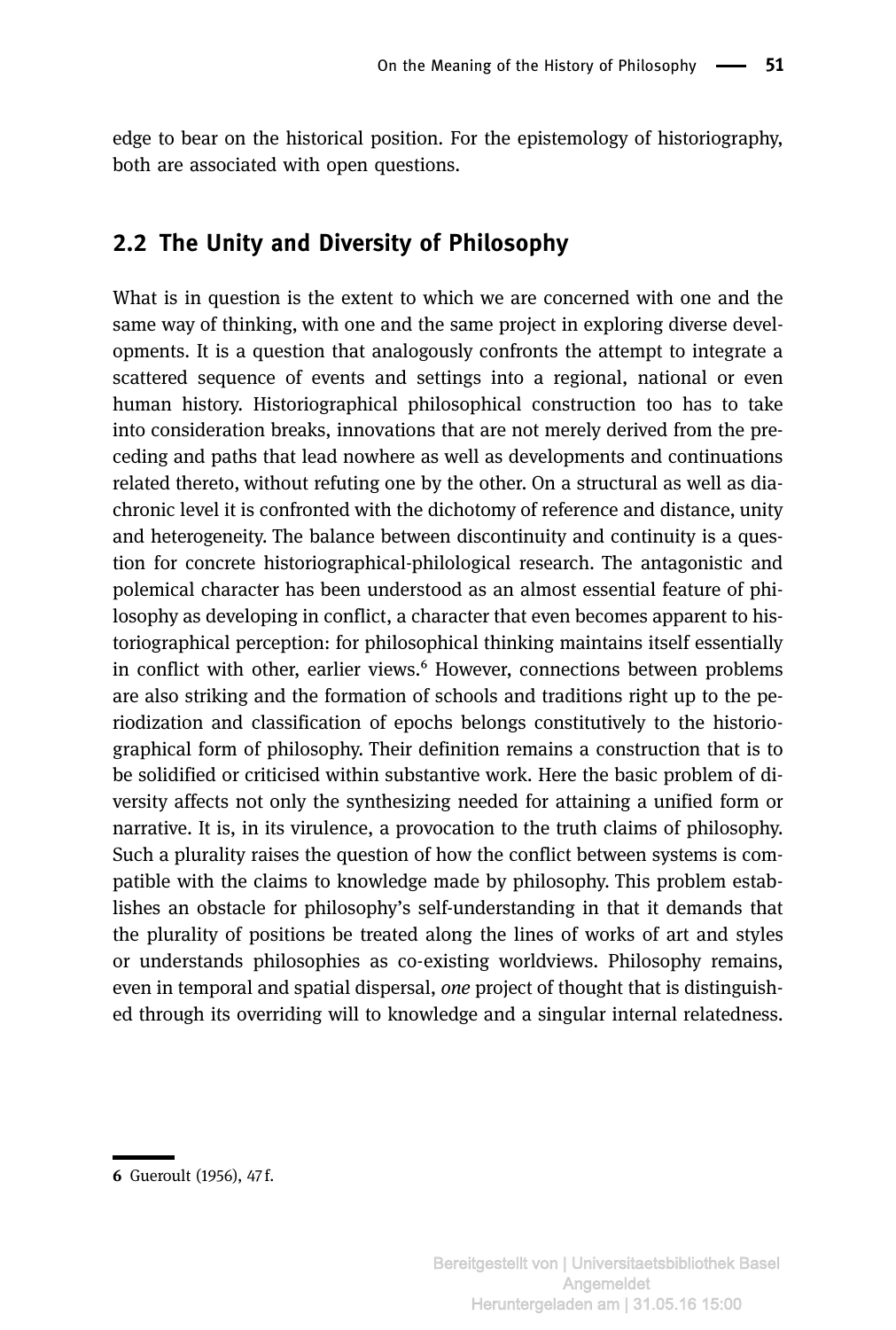#### 2.3 Historiographical Understanding

Finally the question arises as to the kind of theoretical attention to history. In what way is the historiography of philosophy to engage the specific claim to truth of its object? The following answer suggests itself: it relates discursively-argumentatively to the concerned philosophy, whose claim to validity it takes seriously and discusses critically. Thus it is taken into account that, as a philosophical discipline, it belongs to the discursive continuum of its object. Another perspective is offered by the literary-historical approach in which the genesis, the statements and the character of philosophical documents are explained from the outside; in a similar way a psychological or sociological reading can extrapolate the contingency of past views instead of their internal validity. Viewed abstractly, here conceptual-systematic and external-historiographical perspectives are juxtaposed. However remaining in such dichotomies appears unsatisfactory for a historiographical understanding of philosophy. The historiography of philosophy cannot restrict itself to oscillating between either temporal relativism or truth independent of time, between anticipating the unfamiliar and a translation of the unfamiliar into the familiar. It operates in the in-between, in mediation between resisting both historical relativism and schematic de-historization. Its basis is the insight into the fundamental historicity of past as well as current knowledge. Historical contextualization does not mean the refutation of preceding opinions or even a suspension of the truth-claims of knowledge. According to Kurt Flasch "[C]ontingent conditions of genesis" do not refute an argument but "position it"; generally historiographical philosophy moves neither in trans-temporal nor in merely local formations but in rules and forms of thinking that are marked by a "medium duration and extension of validity".<sup>7</sup> What is important in the historiographical analysis of ideas is to work out both the rational intelligibility of the formation of ideas and how it is comprehensible by external factors. It is precisely when positions are taken seriously in their truth claims that they can also be historiographically situated through critical judgment and can be interlinked with a certain perception of history.

Where this is the case ideas of a directed, teleological development, even rational progress, which Hegel saw as is inherent in history, can be registered. Still such "historization" does not necessarily need to be carried out with the sense of an emphatic supposition of rationality, much less be expanded to a putative overall course of the history of thought. Even "weaker" ways of reading, ways which are less rich in presuppositions, provide a genuine historiographical intel-

Flasch (2005), 51, 70.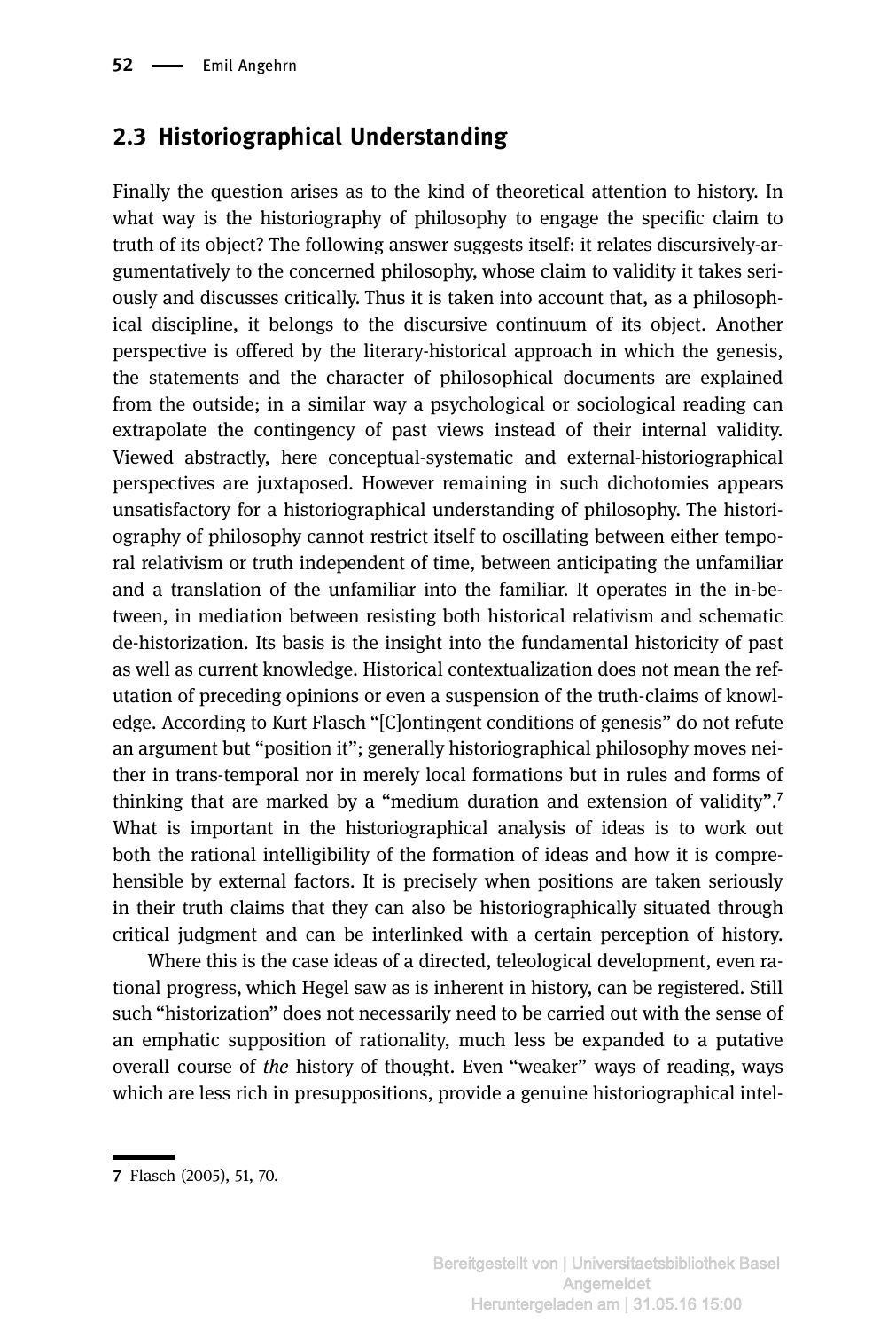ligibility that illuminates both the individual work and the standpoint of current thinking. Such readings can emphasize the connections and interrelations of historical concepts and thereby not only span different times and spaces but take into consideration connections in their different modalities of receptions and criticisms, traditions and projects, variations and further continuations. Beyond the alternative of disillusionment and legitimation such reconstruction provides a historiographical knowledge that has not only object-related relevance. Historiographical philosophical consideration concerns philosophy's own reflectiveness. Philosophy becomes self-aware in its reflection on its history<sup>8</sup>. To clarify the form and content of this hypothesis, it must be considered within the horizon of the general question of the function of historiographical philosophy.

## 3 The Meaning of the Relatedness to History

Why should it not be possible to engage in philosophy in a strictly subject related manner, independently of historiographical references? What is the central importance, the possibly indispensible function of the historiography of philosophy, its own non-contingent interest in its history? Not only the actual writing of the history of philosophy are at stake here but also the different forms of the relatedness to history in philosophical work, from a cursory reference to historiographical positions, schools and trends in a thematic context, the reconstruction of works, theoretical coherences and traditions right up to the philosophical interpretation of ways of thinking as a whole. Obviously, the form and frequency of such references vary greatly in the course of epochs, but seen as a whole, one can speak of a growth in historiographical reflections of thinking, even if this growth is not continual or linear. However, this does not mean that that its motive and necessity would become in equal measure more clear and precise. It seems to me pointless to attempt to subsume the different kinds of interest in the historiography of philosophy under one guiding idea. I propose to distinguish the external relation to the historiography of philosophy (III.1) from the internal, constitutive relatedness to history of philosophy and to differentiate the latter according to three approaches.  $(III.2-III.4).$ <sup>9</sup>

<sup>8</sup> Such is a leading thesis of Stekeler-Weithofer (2006, 229) and Flasch (2005, 72); see III.4 below.

<sup>9</sup> The following draws partly on observations in Angehrn (2002).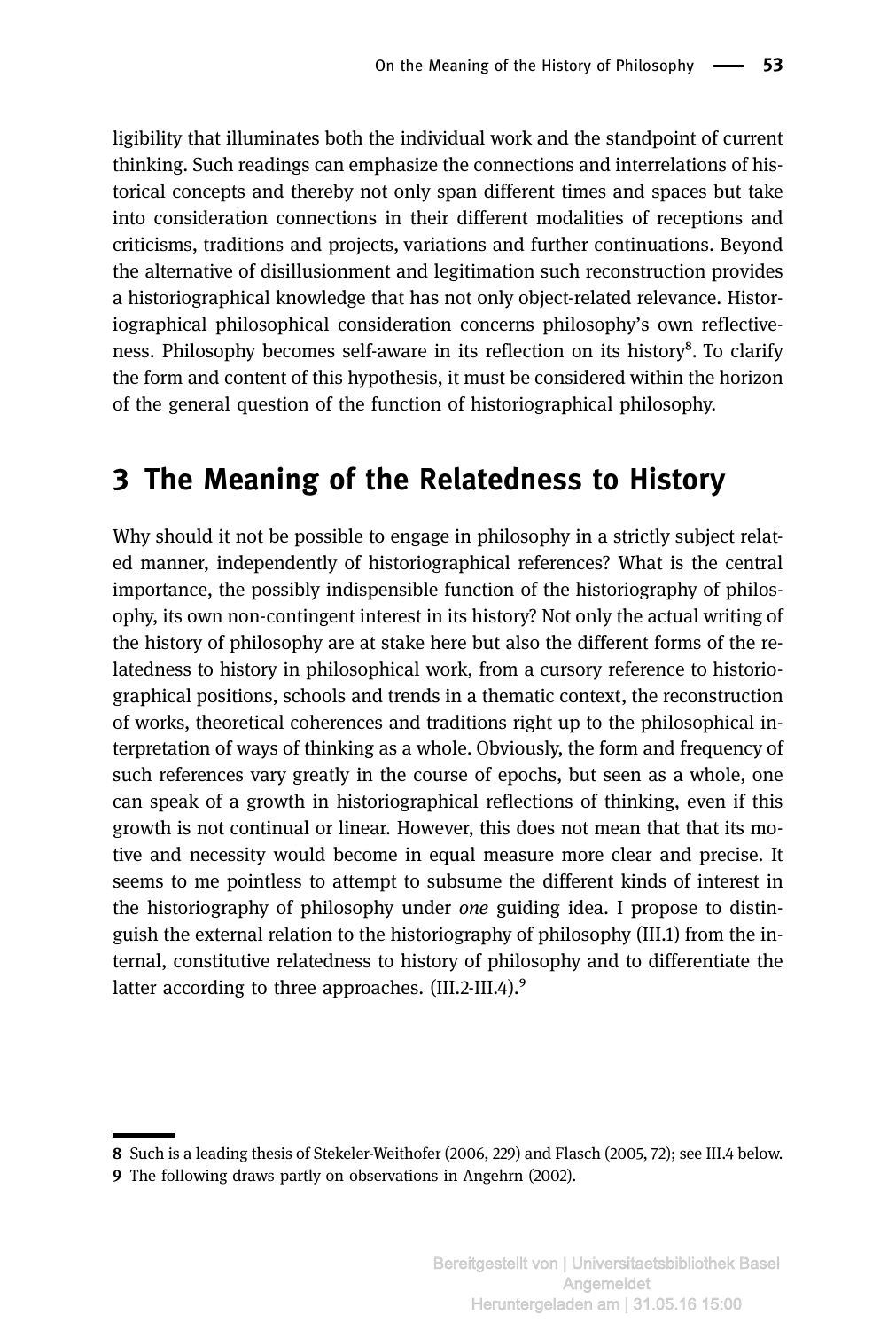#### 3.1 History as a Quarry of Ideas

The most unproblematic interpretation, at least to a certain extent, considers the history of philosophy, as Hegel put it, as a "stock of opinions".<sup>10</sup> History is a fund of theories, ways of apprehending, concepts and arguments, that current work in philosophy and representatives of the subject can draw upon by virtue of their professional competence. Current debates can rely on historiographical examples for the purposes of illustration, for the exploration of a thematic field and the testing of solutions: in earlier theories explanations of concepts, argumentative strategies, *aporiai* and suggestions for solutions were explored which present work can draw upon and can gain a sense of direction from, concerning certain difficulties and prospects of certain ways of thinking.

Likewise, the history of philosophy can become a privileged medium of initiation and teaching.While the introduction to technology and the natural sciences occurs through praxis and the appropriation of basic principles, which both are also essential for philosophy, the latter further proceeds via a familiarisation with classical texts and discussions. Likewise, this ties communication to a common frame of reference which the formulation that historiography is the lingua franca of philosophy indicates. The resorting to and command over shared references (authors and concepts) is the precondition of any engagement, examination or debate in systematic discourse.

All this describes characteristics which explicate the manifest and close connection between philosophy and the history of philosophy. Historiography as a resource and a frame of reference sustains and regulates philosophical work. But it is a bond that, so to speak, which remains external and does not determine the philosophical way of thinking in its core. It remains to clarify in what sense philosophy draws upon past theories and positions not only as material or as an external frame but in the sense that it appropriates them as its own inner substance and in how far history forms a dimension of its own, forms a medium in which it situates itself and takes place as itself. To this end, we can distinguish three perspectives.

#### 3.2 Historical Foundation and Argumentative Discourse

Philosophy is intertwined in a narrower way with history where historiographical reflection touches upon the question of truth. The truth of past as well as present

<sup>10</sup> Hegel (1970), 28-36.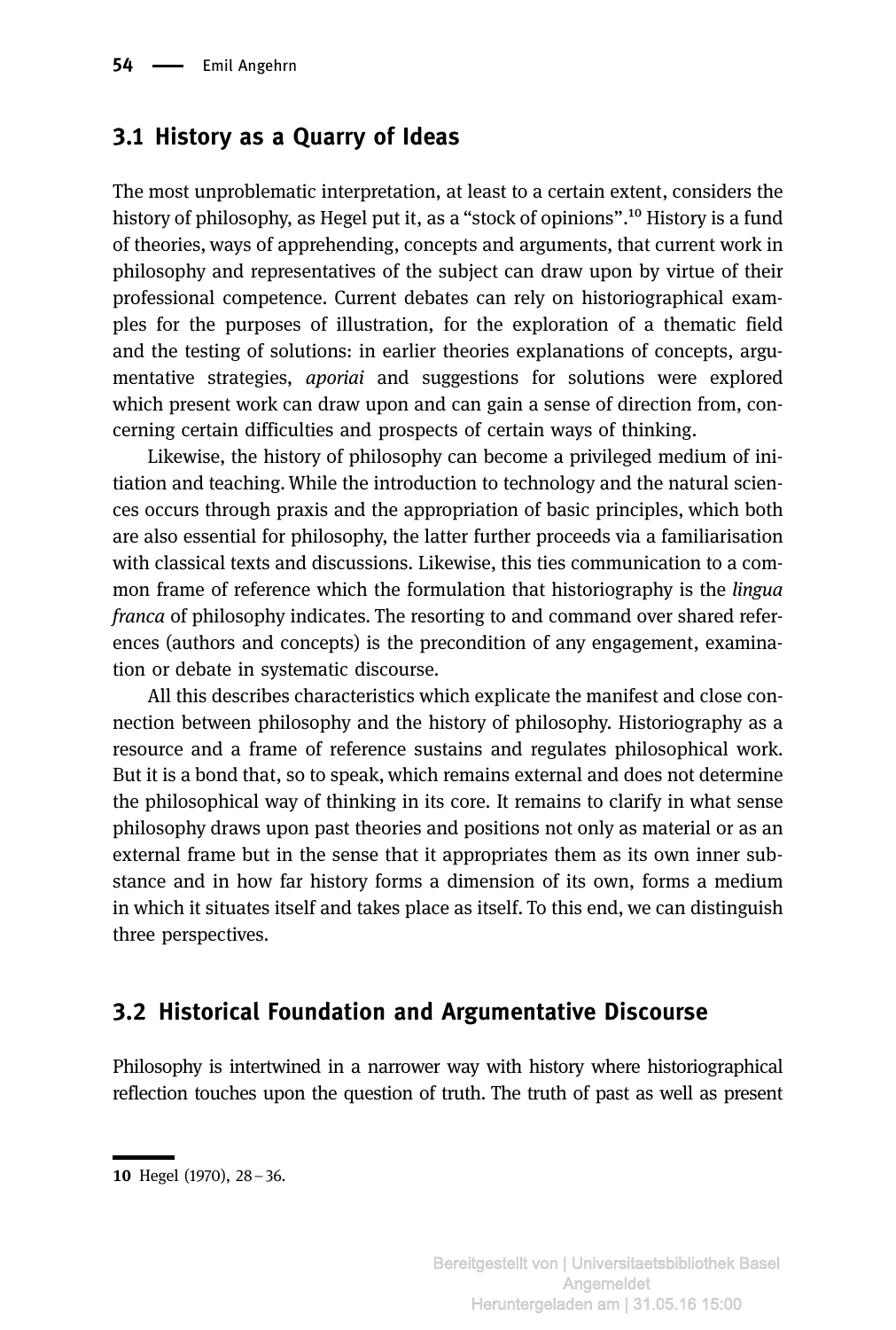thinking stands in question here. In a negative form this nexus strikes us as historiographical relativizing: facing the fact of its origination in the past, the diversity and mutability of thinking amounts to a calling into question, or at least to an indication of the contingency of one's own standpoint. Historicism is the basis of relativism and, further, every doctrine that wants to present itself as having an absolute claim to validity seeks to situate itself outside of history or to construe history as a development that is completed with its own appearance and which is external to the validity of its results. That philosophy has a history initially appears to be a suspension of its own truth. Hence what suggests itself here is an attempt to posit the selfauthorization of reason as an abstraction from history, for example through a methodological doubt as the forgetting of all tradition. $11$ 

This contrasts with the opposed idea of the relatedness to history functioning as an authentication of philosophy, as a legitimating "proof of origin".<sup>12</sup> This can be the case with varying degrees of stringency. In the most general way insertion into a history, the connection to predecessors and the appeal to authorities constitutes a mode of legitimation in both practical and theoretical respects. Such a basic "tradition oriented" justification is familiar from the life-world and is established in both a science-theoretical and hermeneutically regards, but nonetheless can be still questioned. Its problematic adheres to philosophy in the contrast between emphatic truth and the constitutive relatedness to tradition. One answer to this aporia is presented by the philosophical-historical self-assurance of thinking which grasps the present as the destination of a history that comes to its truth and its conclusion in it. An exemplary implementation of this is achieved in Hegel's reading of history as an affirmative self-explication and legitimation of spirit. History as the occurrence of truth and the philosophy of history as theodicy are the conceptual stamp of such a foundation. But even in weaker versions the founding upon history can be articulated. Such can be seen in Aristotle's endeavour to support his own theories by appealing to the consensus hominum et temporum. A minimal premise of such types of argumentation is represented in the unity of history: the fact, that the progress of philosophical thought in the change of themes and dogmas is also understood as one development, in which the scattered voices are related in criticism and continuation. But what is essential for the potential for truth of such connections is that this is carried out as an argument and discussion with history that is oriented towards what is valid. What matters most centrally here is a discursive examination that is oriented to the matter itself, that includes past positions as well

<sup>11</sup> See Beelmann (2001), 15.

<sup>12</sup> Beelmann (2001), 15.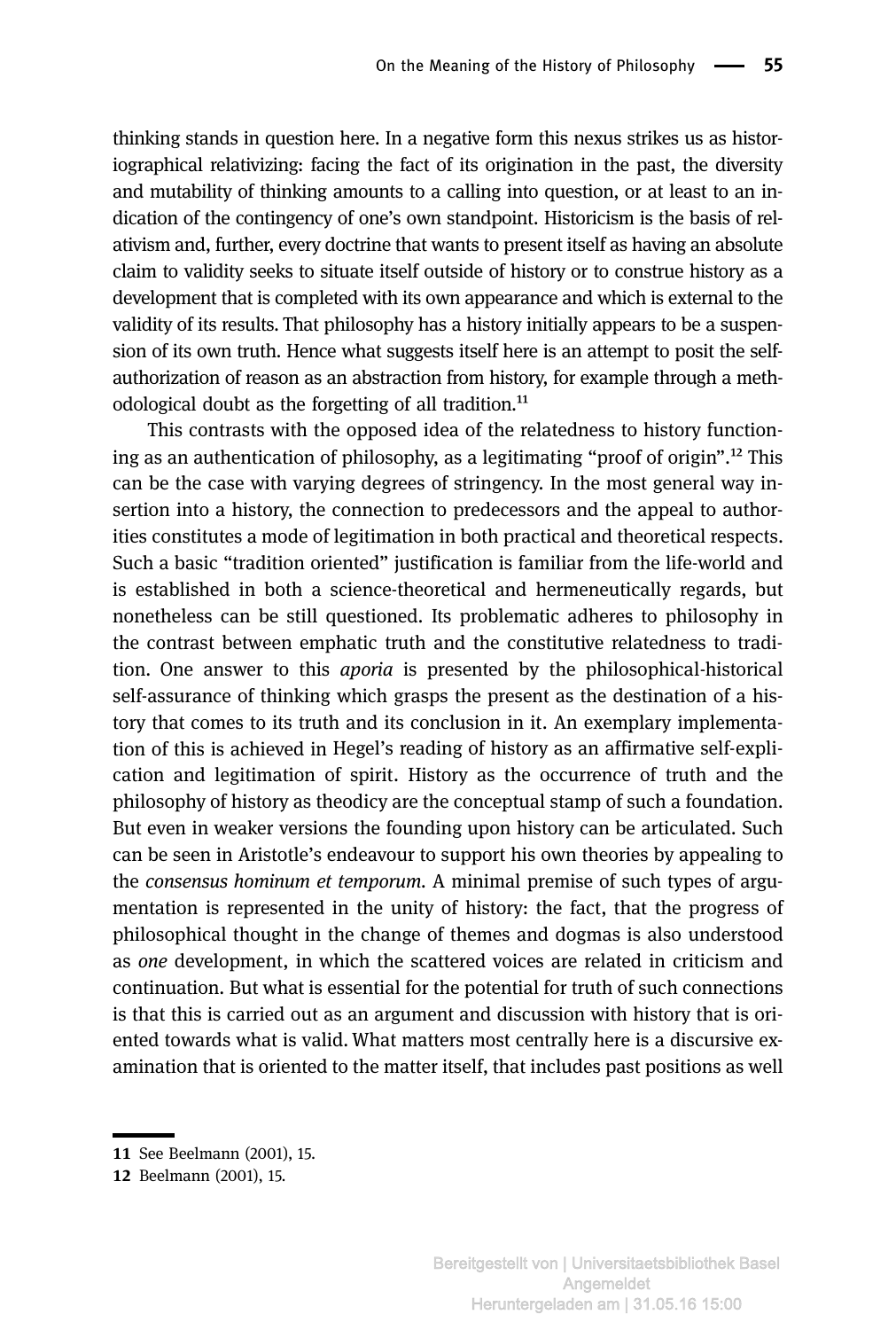as contemporary statements in a dialogue rather than fixing them in a historicizing manner as facts and understanding them as certain convictions or as the results of developments. In such an attitude of a reflective historiography of philosophy, as distinguished from cultural-historical writing, past documents are interpreted in their claim to validity.

Not least is the insight into the historicity of knowledge of importance here, which does not intend a mere relativism. Rather it is aimed at integrating itself into a history and thus makes possible a discussion between different positions across times and spaces. It bridges the alleged incommensurability of divergent ways of understanding in that it opens them towards each other from out of overarching contexts. Thus it does not level down all claims to validity but on the contrary enables the discourse of legitimation and critical comparison. Historical consciousness is the pre-condition of a disclosing understanding as well as a rational and evaluating reference wherein the genetic reconstruction sustains critical examination of rational claims and, inversely the reflection on validity sustains the moment of the disclosing of meaning.

#### 3.3 Remembrance and Continuation of Writing

The historiography of philosophy has, like cultural history in general, a purpose insofar as it participates in history: to keep the past alive and continue humanity's conversation into the future. Remembrance is a leitmotif of historical retrospection. In certain ways, this thrust of historiography approaches that which seems strangest to a philosophizing focused on the present: the retaining and cultivation of the by-gone for its own sake. It is the piety of preservation that Nietzsche attributed to what he calls the antiquarian historiographical attitude. Taken for itself it will not be primarily regarded as a constitutive moment of philosophizing. However it is thoroughly intertwined with the intrinsic motives of philosophical thinking. Philosophy shares in the dynamic of historicity, rooted in the fact that it can be addressed by the past and can respond to questions that the past directs at it. Derrida has emphasized that philosophical writing partakes of a duty to the past and relinquishes a debt to it: a debt towards the unsaid, the submerged and the displaced. Insofar as philosophy is confronted with this duty, it is interested in history for its own sake. By connecting to the past it discloses latent potentialities of the past that have not been voided and continues to write a history that was inherent in it but was not explicated. It continues a conversation whose historical radicality is not only related to the past but in equal measure reaches towards the future. As Rorty says, it is the highest task of philosophy to keep humanity's conversation from breaking off. When philos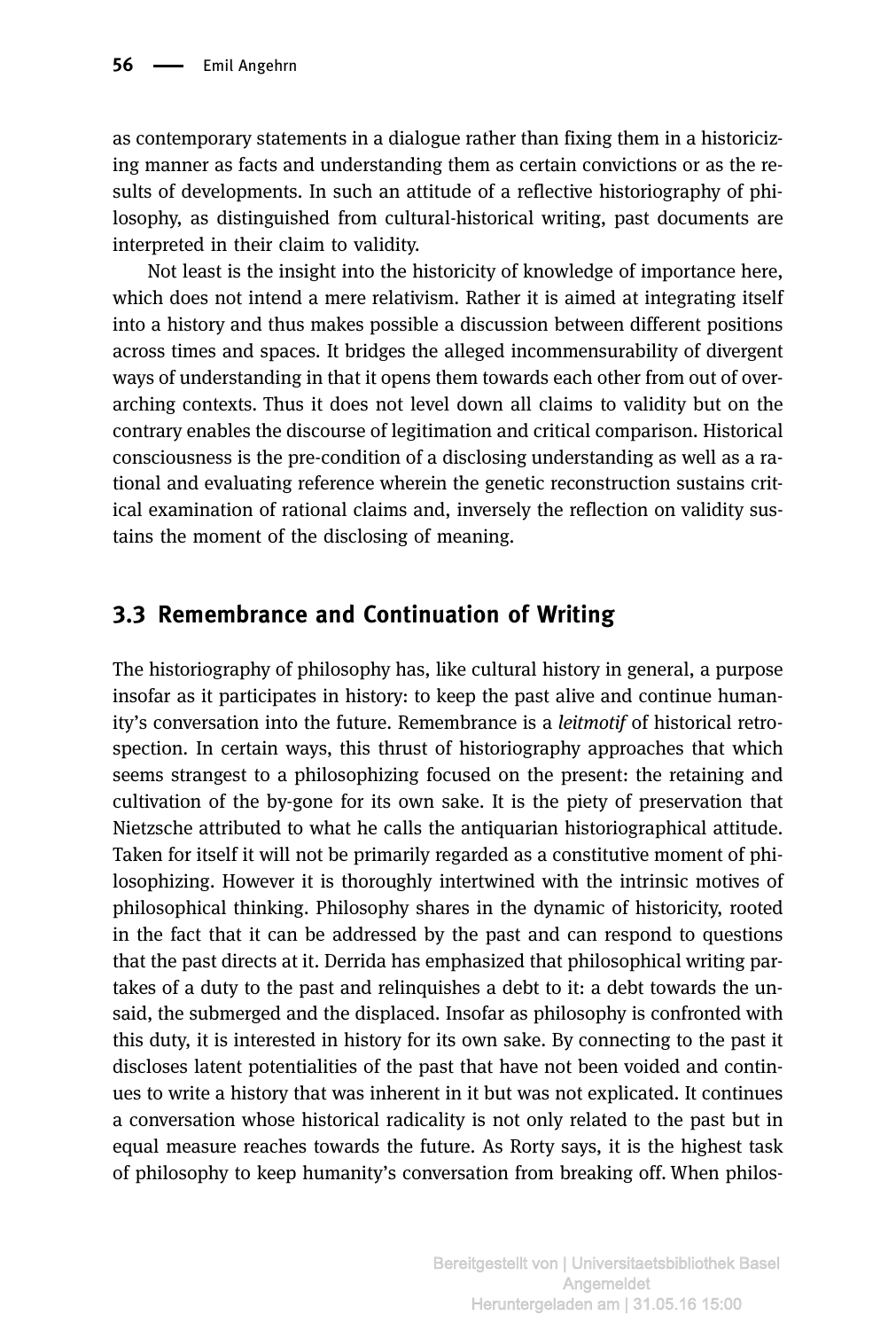ophy turns to its own history there is an irreducible interest not only in knowledge but in remembrance as such. In this, philosophy is both part of and an outstanding instance of historiographical culture as such.

#### 3.4 The Historical Self-Understanding of Philosophy

In addition to discursive discussion and the remembering of tradition, historiography serves self-orientation and self-understanding. It is not only the truth of projects and concepts that is in question in the dialogue with the past; what is also of interest are its content and horizons of meaning, the directions of its questioning and its presuppositions. It is necessary to understand oneself in hindsight and to win clarity about one's activities and research. I want to specify this—deepest and most extensive—orientation of the interest in history from three angles.

On the one hand the historiographical perspective promotes better understanding insofar as it can elucidate the past evolution and the broader context of that understanding. This task is central in relation to thinking and the course of its development. We better understand a hypothesis, an argument, an intention when we trace the context of problems to which it responds, what experiences underlie them, and possibly in what ways it assimilated earlier formulations and attempts at solution which are hidden within it or only readable in traces. Historical analysis can reveal layers that remain concealed to direct descriptive access. This is true for the understanding of the other as well as the understanding of itself. Historical background and the genetic perspective allow a deeper understanding of cultural formations for both its subjects and for external observers.

On the other hand historical reflection serves not only a retrospective (self‐) understanding but also prospective self-discovery. It is not only about an appropriate interpretation of a traditional teaching, but about ascertaining from the dialogue with the past what we are getting at in our own research and what we ask after in our work. Here the driving motivation is not the corroboration of the answer but the clarity of the question.

We find an eloquent testimony to such self-orientation through dialogue with the past in the earliest phase of philosophy. Aristotle's *Metaphysics*, a classical and fundamental work of the discipline named after it, does not propagate any speculation about first and last things. Rather the whole first book is devoted to determining what its concerns and objects are. The "science that it sought for"—as the guiding principle of the discussion—is gained via a pre-meditation of the highest, most eminent knowledge on the one hand and on the other through conversations with predecessors, with the Pre-Socratics and Plato. Their approaches are explored and elucidated so as to provide a twofold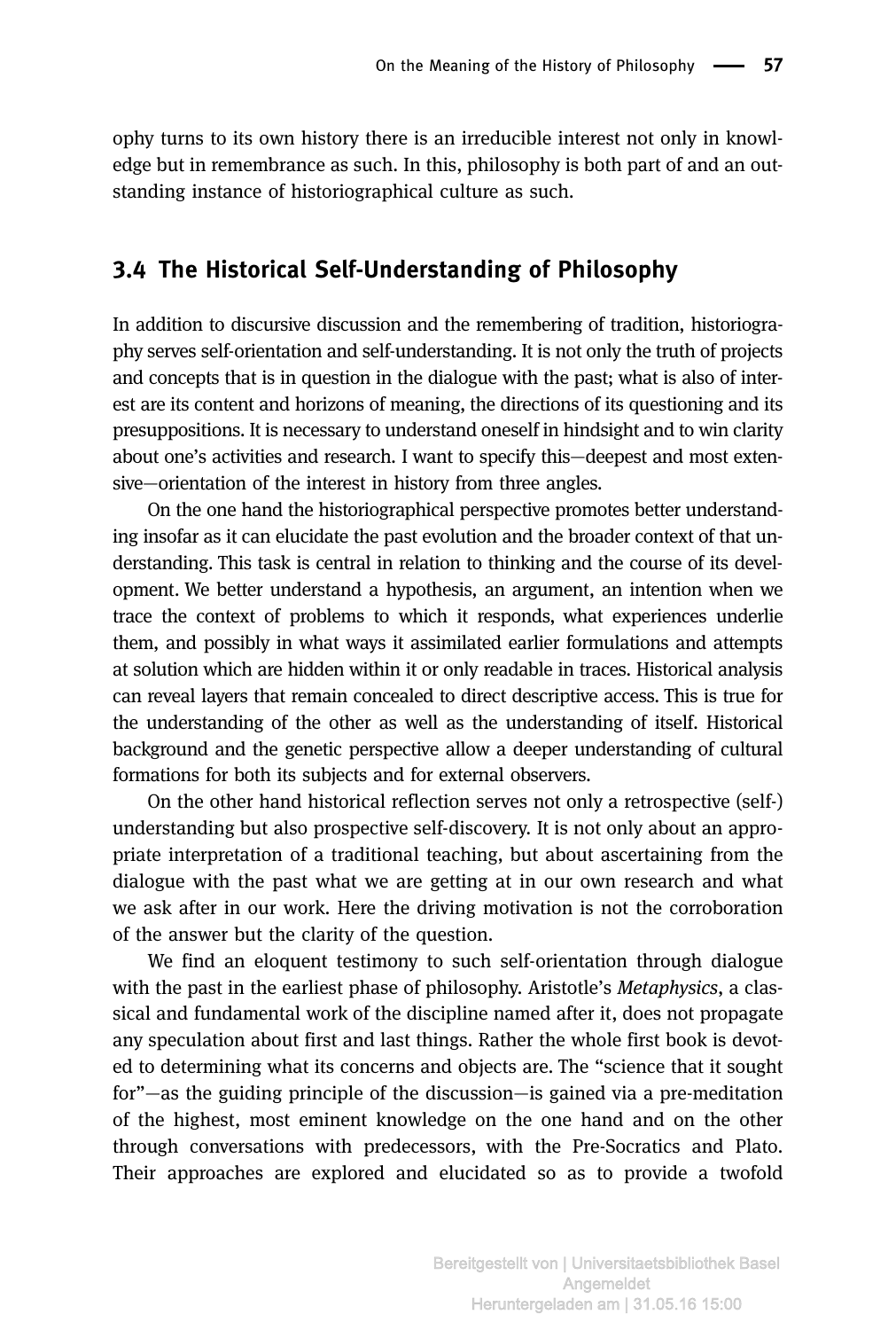proof, namely that they all researched into first causes and principles and that this research operated within the framework of Aristotle's conceptualization of the four causes. From this the project of a first philosophy received its concretion and its historiographical attestation and authentication. The remark that the older thinkers worked on the project put forward by Aristotle but without expressly knowing it is revealing: First they dealt with what, with hindsight can be seen as their true concern, in a way that was "obscure", "stammering" and "unclear".<sup>13</sup> Philosophy gains a sense of its own path not by looking back at an initial foundational act but in conversation with a way of thinking that is still unsure of itself, a tentative beginning, that for its part first gains its clear orientation in extrapolation.

The opening book of the Aristotelian Metaphysics is exemplary insofar as it refers to the structural problem of beginning and first ascertains its goal while looking back at pre-history, out of which this self-ascertainment occurs. Such retrospection is essentially hermeneutical, intertwining understanding and communication, the exegesis of the origin and the act of beginning and self-orientation are intertwined. This consciousness of origin corresponds to a hermeneutic characteristic, which is likewise emphasised within deconstruction, insofar as it goes back to a tentative, underdetermined origin, not an underlying Eidos or an identifiable "primal foundation" which contains progress as a telos which is to be unfolded. Even without the support of a substantialist philosophy of history with firm original, developmental and purposive guidelines, historical reflection functions as the medium of self-understanding and self-discovery.

What the Aristotelian example illustrates with regard to the self-definition of philosophy can be analogously applied to particular themes and questions. Attention to history contains a hermeneutic-heuristic potential that aids communication about the content, the direction, the premises and the problems of certain questions. Questions concerning the immortality of the soul or the historicality of science, concerning the limits of the state or the legitimate grounds of subjective freedom are not, at all times, taken seriously as questions or even understood. Many leading concepts of philosophy are historically and culturally situated concepts in that they emerge and are worked out, modified and differentiated in a certain real and ideal historical framework and, as the case may be, fade and dissolve. To become conscious of its historicity belongs to the elucidation of its content and direction and impacts the negotiation of topics that have been treated in current discussions. Current philosophy does not simply realize itself from out of the present. It is not exhausted in the sum of current knowledge; its

See Aristotle, Met. I.4, 985 a 5–18; I.7, 988 a 18–23; I.10, 993 a 12–17.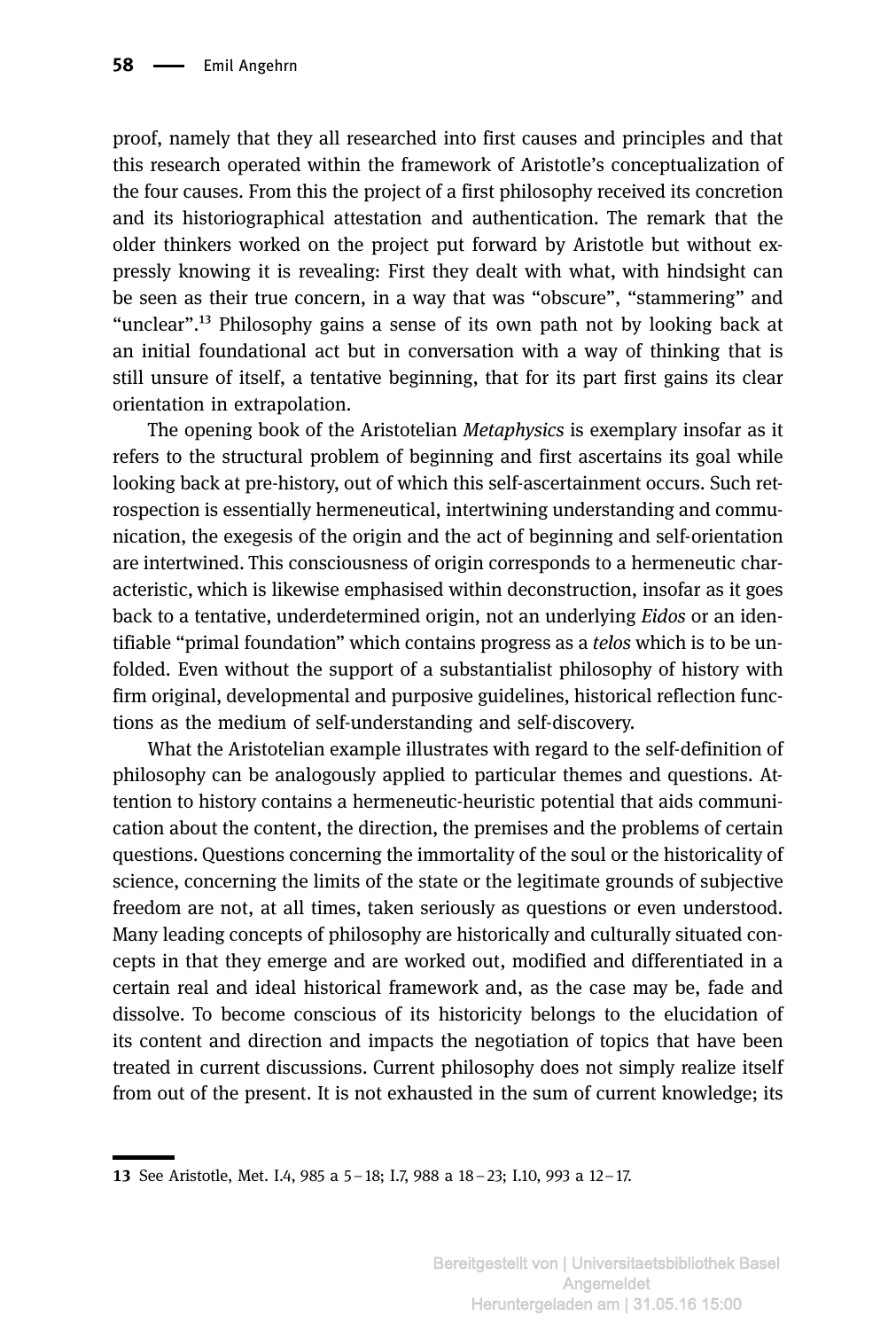"state of the art" is grasped deficiently when cut off from history. Philosophical theories and their objects are, to a wide extent, historically impregnated and cannot be adequately grasped in their content and applied without explication of this historiographical density. Historiography is not only an external so to speak technical contribution to conceptual work but a way of penetrating into its material and self-orienting in one's own research.

A particular aspect of such communication is that in the historiographical look the external perspective acquires validity. History is the medium in which I encounter the strange but also the dimension in which I perceive myself from outside, from the other. In a particular way historiographical reflection is the medium of self-understanding where it is confronted with what was suppressed, marginalized or shut out in the history of thought, where it re-endows self-consciousness with what had been lost to it, what had been forgotten within it. In this sense Husserl's Crisis makes manifest the life-world as the forgotten fundament of meaning for science through historical retrospection. History works out the repressed of this history, becomes aware of what is other to this history itself. A form of thought can in the reconstruction of its genesis win an adequate understanding of its uniqueness, its determining motives and also its limits; philosophy can become aware of what, in its dominant form, was pushed back (non-European, female, non-academic philosophy) and of what remains unthought in its concepts (corporeality, nature, ontological difference). The relatedness to history is situated, in all of this, in the horizon of a self-enlightenment of philosophy—a deeper understanding of its self-definition as well as its motives, leading concepts and open questions.

### 4 Conclusion

History is the medium of self-knowledge.What humanity is, according to Dilthey, is recounted by history. What philosophy is, is revealed by its history; the historiography of philosophy as its reflexive recollection is the becoming self-conscious of philosophy, its accountability towards itself and its self-enlightenment. One can put the emphasis in this process more firmly on history or on historiography. Following a suggestion of Pirmin Stekeler-Weithofer, the course of philosophical thinking could be thought as a coherent developmental-process of the spirit in which initial open-endedness and ambivalences of the forms of human understanding are gradually resolved—not necessarily as a lawful and necessary higher development towards complete and perfect truth, but rather as a process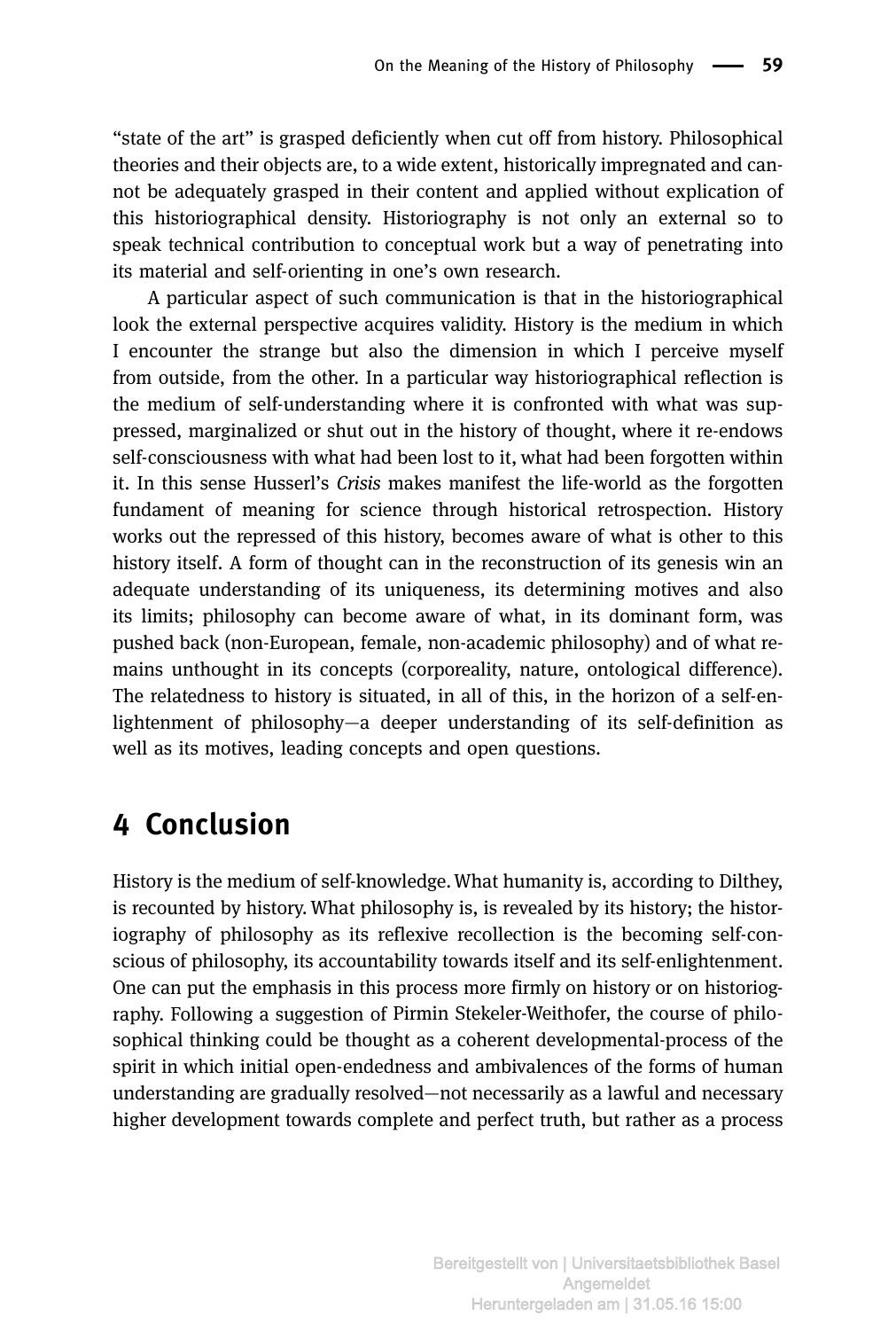of gradual self-clarification and disambiguation of thinking.<sup>14</sup> Correspondingly, the reflexive recollection of these processes can on its part be understood as a mode of self-knowledge and this, according to Kurt Flasch, can be understood as the motive and actual meaning of the historiography of philosophy.<sup>15</sup> Walter Jaeschke combines such self-knowledge with Hegel's paradigmatic claim about unity of philosophy and history of philosophy and reads this in terms of the reflexivity of philosophy. Philosophy has its truth, according to Hegel, ultimately in the absolute self-relation of thinking, as he lays out in the three conclusions at the end of the Encyclopaedia as three forms of philosophy's turning back to itself —to the forms of the absolute spirit, to the systematic representation of philosophical sciences and to the history of philosophy which, although to Jaeschke, there is no doubt that the last "historical form [is] comprehensive and fundamental."<sup>16</sup> The retrospective glance to the history of thinking, as a looking back to spirit's self-knowledge, is "if not the only, but the highest form of *noesis noe* $s\text{e}$ os." $^{17}$ 

However, such self-relation does not necessarily need to be conceived in terms of a complete self-transparency of spirit in the Hegelian sense—an ideal that has become alien to today's thinking. Also quite independently of this it can stand as a vanishing-point in the reflexivity of spirit and its historical becoming conscious. Also what was for Hegel a further intertwinement between the history of spirit and its historiographical reflection remains at least as a question and as a task for current thinking, independently of Hegel's absolutization. According to Hegel it is itself a fact of history that the historiography of philosophy in the present has become possible and necessary: Only the modern subject which is able to grasp itself in the world is able at the same time and prompted to recognize itself in its thinking and willing. The genesis of the historiography of philosophy is itself an index of the progressive status of the history of philosophy, the historical self-explication of spirit; historical-reflectiveness belongs to the historicality of thinking. The question remains, to what extent this step to the becoming historical of thinking is irreversible. If post-metaphysical thinking raises the issue of the constructiveness of the world and its self, it remains to be seen to what extent its own history becomes increasingly present and easier to access—or slips away from it and becomes abstract, without interest for it.

<sup>14</sup> Stekeler-Weithofer (2006), 229-231.

Flasch (2005), 72.

<sup>16</sup> Jaeschke (2000), 500.

<sup>17</sup> Jaeschke (2000), 501.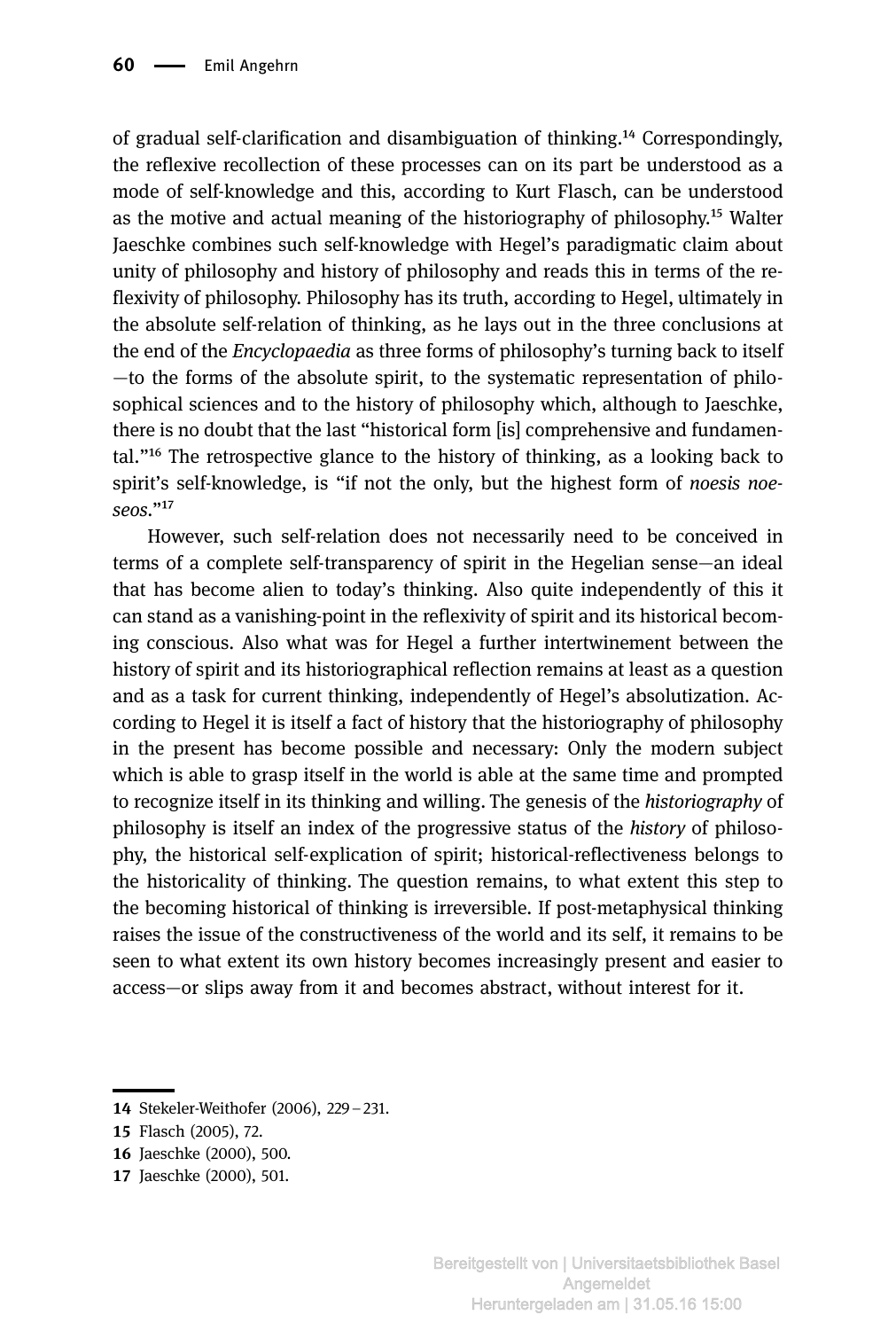### Bibliography

- Angehrn (2002): Emil Angehrn, "Wozu Philosophiegeschichte?", in: Emil Angehrn and Bernard Baertschi (Eds.), Philosophie und Philosophiegeschichte. La philosophie et son histoire, studia philosophica vol. 61/2002, Bern / Stuttgart / Wien: Haupt, 37–65 (also in: Emil Angehrn, Wege des Verstehens. Hermeneutik und Geschichtsdenken, Würzburg: Königshausen & Neumann 2008, 111–134)
- Beelmann (2001): Axel Beelmann, Theoretische Philosophiegeschichte. Grundsätzliche Probleme einer philosophischen Geschichte der Philosophie, Basel: Schwabe.
- Flasch (2005): Kurt Flasch, Theorie der Philosophiehistorie. Philosophie hat Geschichte, vol. 2, Frankfurt a. M.: Klostermann.
- Gueroult (1956): Martial Gueroult, "Le problème de la légitimité de l'histoire de la philosophie", in: E. Castelli et al., La philosophie de l'histoire de la philosophie, Paris: Vrin.
- Hegel (1970): G.W.F. Hegel, Vorlesungen über die Geschichte der Philosophie I, in: G.W.F. Hegel, Werke in zwanzig Bänden, vol. 18, ed. by E. Moldenhauer and K.M. Michel, Frankfurt a. M.: Suhrkamp.
- Henrich (2011): Dieter Henrich, Werke im Werden. Über die Genesis philosophischer Einsichten, München: Beck.
- Marx (1968): Karl Marx, Philosophisch-Ökonomische Manuskripte, in: Marx Engels Werke, Ergänzungsband I, Berlin: Dietz.
- Sellars (1967): Wilfrid Sellars, Science and Metaphysics. Variations on Kantian Themes, London: Routledge and Kegan Paul (1967) / Atascadero: Ridgeview (1992).
- Stekeler-Weithofer (2006): Pirmin Stekeler-Weithofer, Philosophiegeschichte (Grundthemen Philosophie), Berlin: De Gruyter.
- Jaeschke (2000): Walter Jaeschke, "Philosophie und Philosophiegeschichte", in: Hermann Drüe et al., Hegels 'Enzyklopädie der philosophischen Wissenschaften' (1830). Ein Kommentar zum Systemgrundriss, Frankfurt a. M.: Suhrkamp, 487–533.